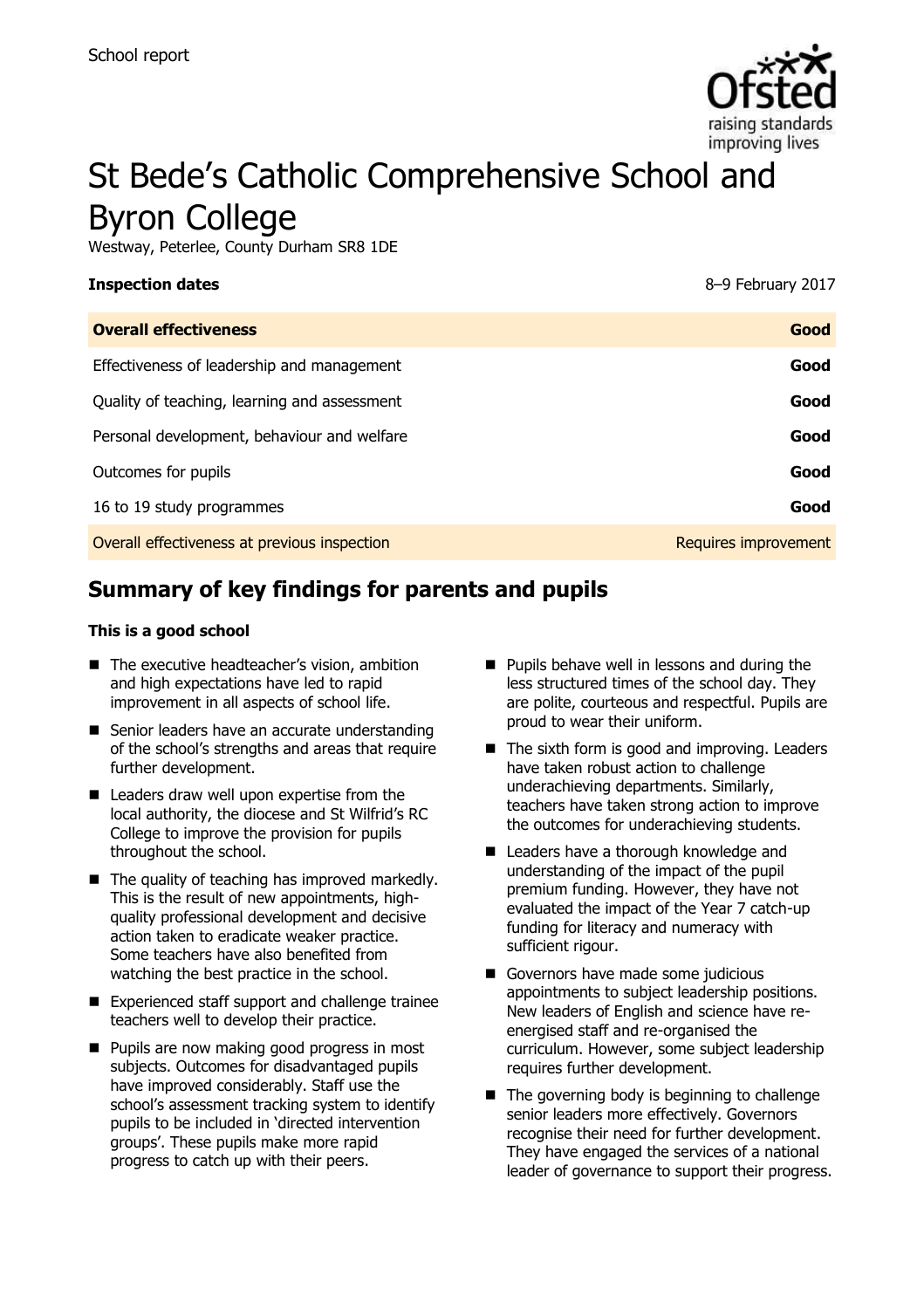

# **Full report**

### **What does the school need to do to improve further?**

- $\blacksquare$  Further improve the quality of teaching by:
	- ensuring that teachers have more opportunities to learn from each other by sharing best practice
	- developing teachers' skills in questioning so that all receive full and reasoned answers from their pupils
	- making sure teachers address pupils' literacy skills in all subject areas.
- Increase the impact of leadership and management by:
	- strengthening the ability of governors to support and challenge school leaders
	- developing middle leadership further so improvement is more rapid in the areas of the school's work where the quality of provision and pupils' outcomes are not high enough
	- implementing a system to monitor the impact of the Year 7 catch-up funding
	- publishing the required information about the pupil premium on the school's website.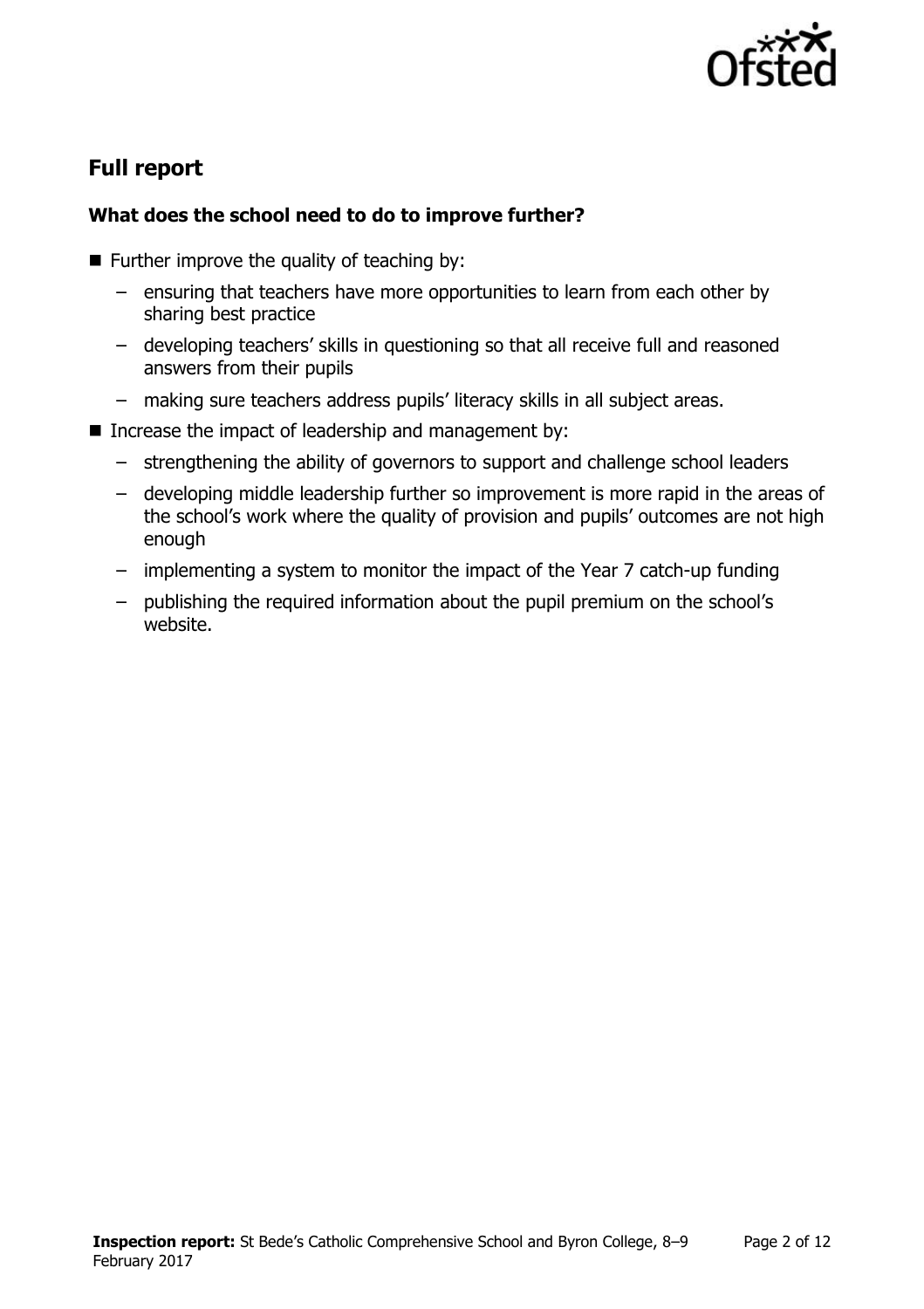

## **Inspection judgements**

#### **Effectiveness of leadership and management Good**

- The executive headteacher has a clear and ambitious vision for the pupils, the staff and the school. He, together with the head of school, has worked tirelessly to develop an effective and stable staff team. As a result, pupils' outcomes are improving. Parents are pleased with the changes. They acknowledge the improvement to 'education and behaviour over the past couple of years'.
- The executive headteacher has developed the leadership team at St Bede's by using the expertise of senior leaders from his other school most effectively. For example, the school's assessment information tracking system is now much improved. Senior and subject leaders know the progress that individual pupils and groups of pupils are making in all subject areas across the school.
- Senior leaders use assessment information effectively to identify pupils who are at risk of underachievement. These pupils then attend 'directed intervention groups' for short periods of time. Such high-quality interventions enable pupils to make more rapid progress and catch up with their peers. As one parent commented, 'Nothing is too much trouble and every child really does matter.'
- The systems and procedures to manage the performance of teachers and trainee teachers are strong in school. Teachers and trainees understand their appraisal targets and welcome bespoke support when they are at risk of not meeting expectations.
- Leaders use pupil premium funding well. As a result, disadvantaged pupils are making increasingly strong progress. For example, in Year 8, disadvantaged pupils are making better progress in English and in science than their non-disadvantaged peers.
- The new coordinator for special educational needs is passionate about improving the provision further for pupils. The proportion of parents who attend review meetings in respect of their children who have special educational needs and/or disabilities has increased substantially since her appointment in September 2016. Under her leadership, these pupils are making better progress.
- The curriculum is broad and balanced and is supported well by a range of extracurricular activities. Parents value teachers' 'tireless' commitment to extra-curricular activities. The curriculum makes strong provision for pupils' spiritual, moral, social and cultural development. Shared values are communicated effectively through prayer, masses, tutor groups and assemblies. Pupils have a strong moral compass and willingly take part in charitable endeavours. Recently, for example, pupils have made up hampers for local nursing homes, collected foodstuffs for local food banks and raised money to finance a pilgrimage to Lourdes by a member of the local community. Pupils understand the difference between right and wrong. They are increasingly likely to make informed decisions about their views and their behaviour.
- The quality of subject leadership is improving. However, there remain some inconsistencies across the school. Senior leaders identified a small minority of subjects in which the use of assessment data to inform teachers' planning is not yet good enough.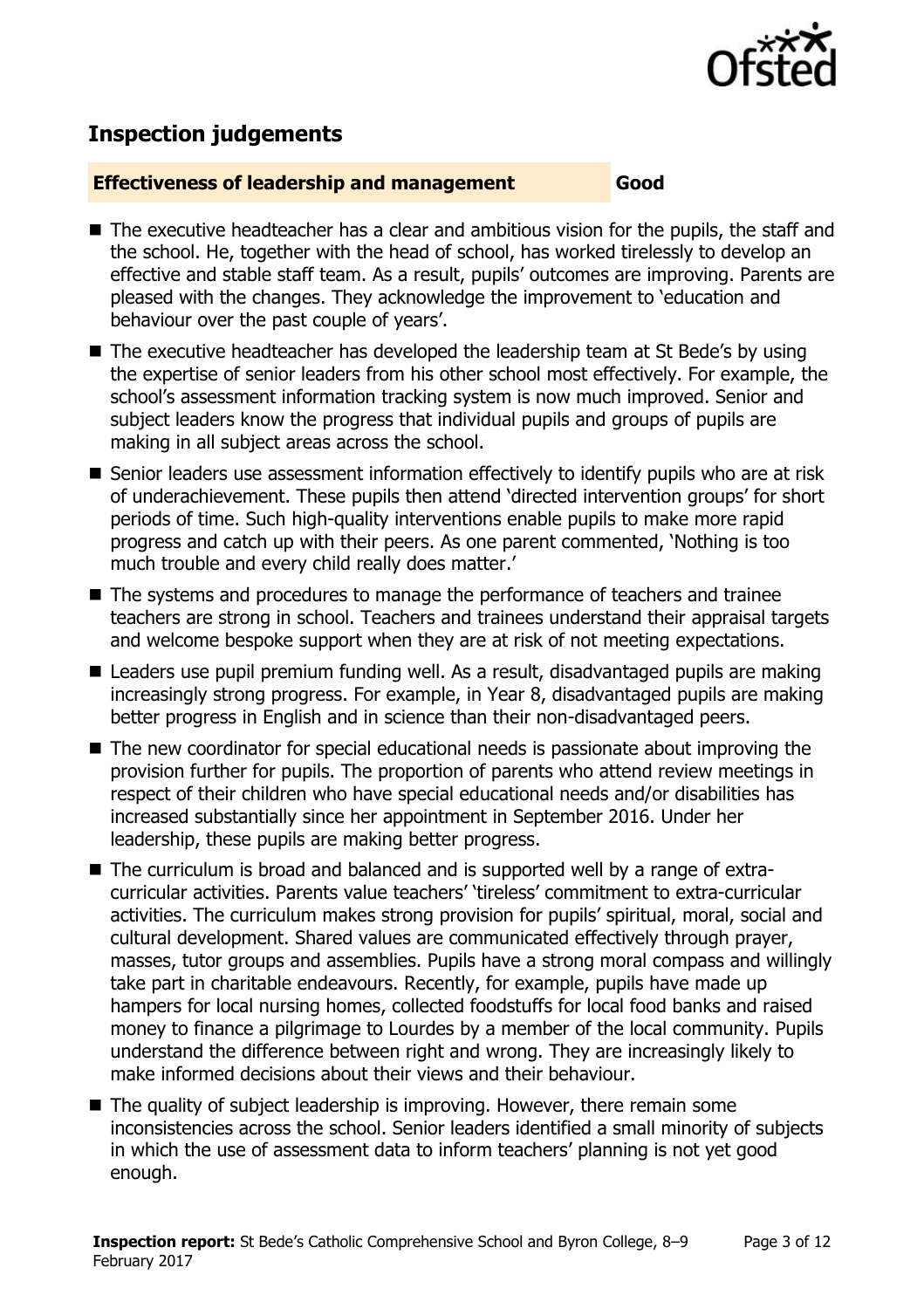

■ The local authority and diocese have provided significant challenge to senior leaders, including governors, through regular meetings of the school scrutiny group. Officers have also provided effective support to the school. This support has included: evaluations of teaching in the key subject areas of English, mathematics and science; help with planning for progress by a specialist language adviser in modern foreign languages; and a recent audit of the school's safeguarding procedures.

#### **Governance of the school**

- Governors, following an audit of their skills, identified the need to improve their effectiveness in relation to challenging and supporting senior leaders. Governors had engaged the services of a national leader of governance prior to the inspection but had not attended the initial meeting to agree plans for improvement.
- Governors realise the need to employ strong teachers to further improve pupils' outcomes. They have made very effective senior leadership appointments recently, including leaders of English, science and special educational needs. Governors understand the link between performance and pay progression. They have taken resolute action when teaching has not been good enough.
- Governors do not challenge senior leaders strongly enough about the attainment and progress of groups of pupils. They do not know in which subjects or in which year groups disadvantaged pupils are making really good progress. Similarly, they have not challenged senior leaders robustly about the small number of subjects and year groups in which disadvantaged pupils are not achieving well enough. Governors have not ensured that all of the required information about pupil premium plans, spending and impact is included on the school's website.
- Governors have very little knowledge about the Year 7 catch-up funding for literacy and numeracy. They do not know if the funding is spent effectively to ensure that all pupils have reached age-related expectations in literacy and numeracy by the end of Year 7.

### **Safeguarding**

- The arrangements for safeguarding are effective.
- The school's record of safer recruitment checks meets requirements. Staff are trained appropriately and are knowledgeable about the latest guidance about keeping children safe in education. All know what to do if they have a concern about a pupil.
- The school provides a wide range of relevant and up-to-date safeguarding information and links for pupils and parents on its website. Leaders work well with a wide variety of professionals to ensure that vulnerable pupils access available support in a timely manner.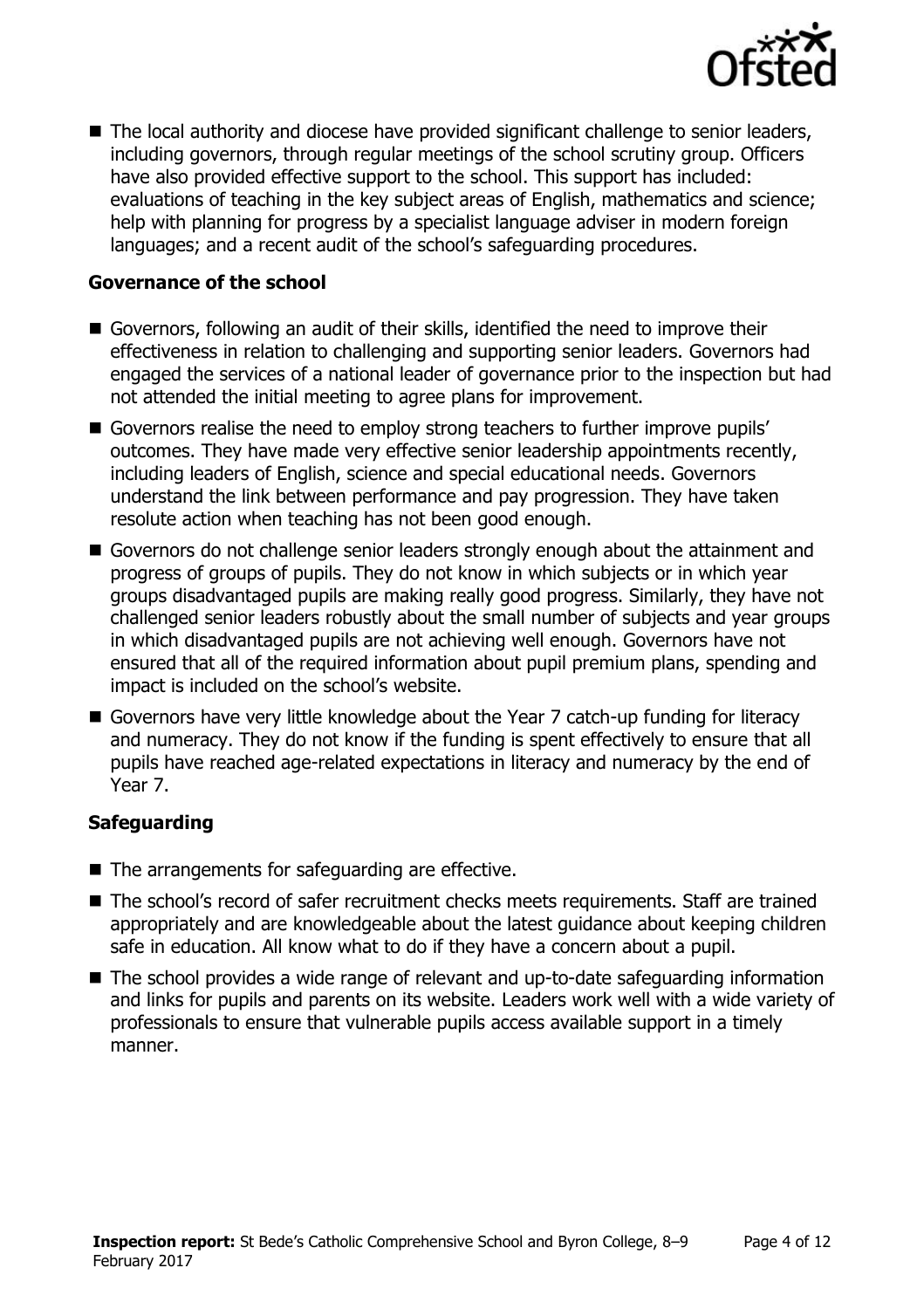

### **Quality of teaching, learning and assessment Good**

- Teachers generally have high expectations of their pupils. Some teachers have made rapid progress because they have had opportunities to share the practice of the best teachers in the school.
- The vast majority have a strong understanding of their pupils' abilities because of the school's effective assessment procedures. Pupils' self and peer assessment of work is well established. Teachers provide work at different levels of difficulty to suit the different needs of all of the pupils in their classes. They do not allow pupils to spend time practising work that they can already do. They set work which challenges pupils to improve.
- Standards in English are rising. Over time, teaching has been stronger in English literature than in English language. Although the new leader for English is working hard to redress this imbalance, pupils' spelling, grammar and punctuation remain weak and their vocabulary choices are limited. Not all teachers address learning in literacy in other subject areas. Some subject-specific misspellings are not corrected.
- **Pupils are highly engaged in mathematics lessons. They work hard and grapple with** the problems that are set by their teachers. However, teachers' questioning is not always strong enough. The subject leader for mathematics identified that, on occasion, teachers accept one-word answers and do not insist that pupils provide the reason behind their answers.
- Teaching in science is much improved. The new leader for science has overhauled the curriculum, checked on the standard of teaching, set higher standards for pupils' presentation of their work, and raised teachers' expectations of what their pupils can achieve. As a result, standards in science, from a very low starting point, are rising rapidly. Parents have noticed and are pleased about the improvement.
- **Pupils in the 'base' complete the same work and use the same resources as their peers.** They reintegrate seamlessly into mainstream classes because the provision is continuous and of high quality.
- Teaching in physical education (PE) and sports is strong. Pupils, dressed in the school's kit, participate willingly and confidently. The most able are encouraged to coach their peers and do so eagerly. Teachers incorporate aspects of the science and mathematics curriculum into their PE teaching most effectively.

#### **Personal development, behaviour and welfare Good**

### **Personal development and welfare**

- The school's work to promote pupils' personal development and welfare is good. There is a calm and purposeful atmosphere for learning throughout the school. Pupils wear the school uniform with pride. A parent told inspectors that 'The young people's presentation and behaviour within the school is a credit to St Bede's.'
- The arrangements for transfer between Year 6 and Year 7 are very effective. Pupils settle into secondary schooling seamlessly. Their parents are pleased with the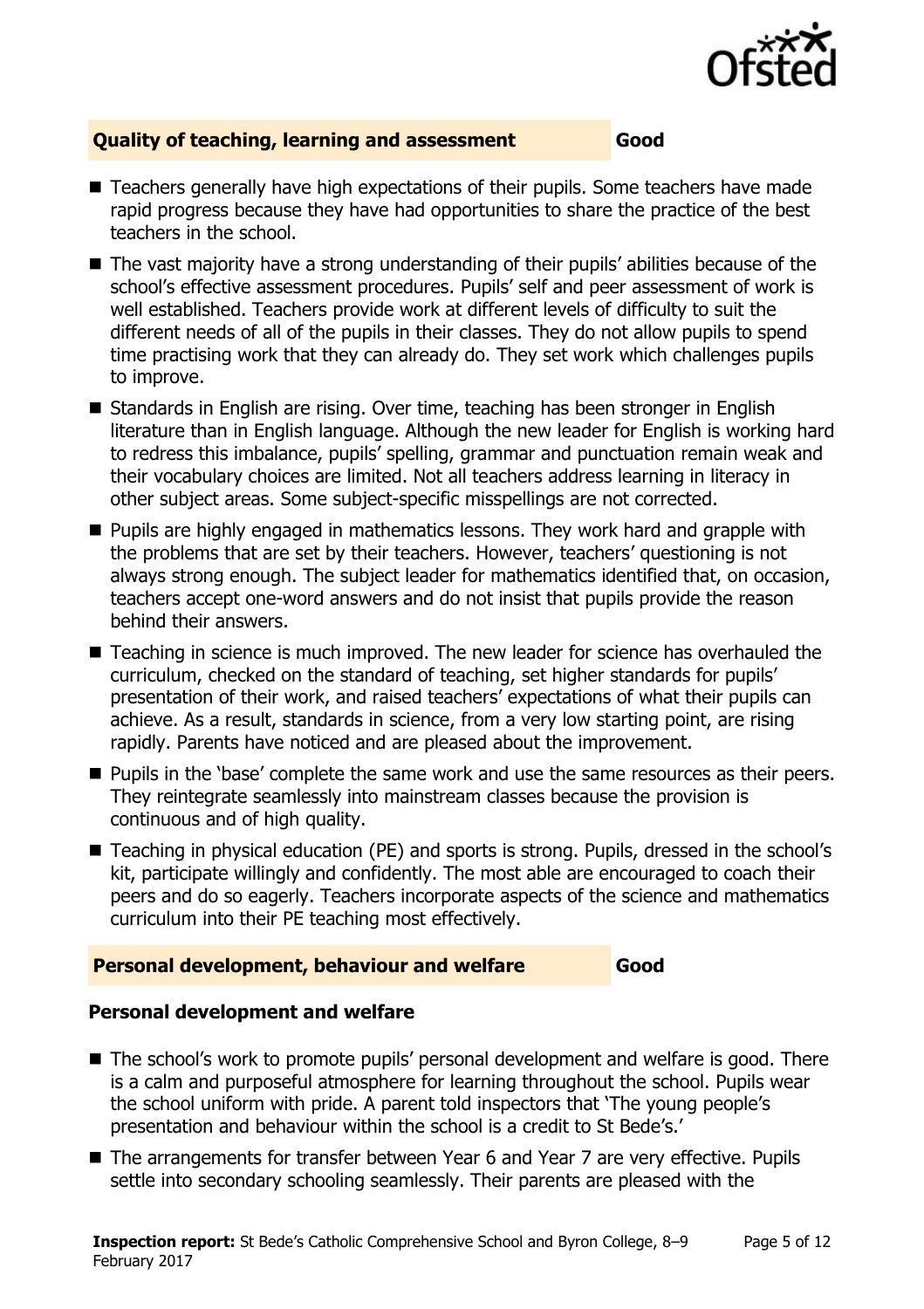

transition process from primary to secondary education. They appreciate the positive impact of the summer school in helping their children to prepare for life in Year 7.

- **Pupils told the inspection team that there are occasional instances of bullying and** homophobic name-calling. They report that staff deal with these instances immediately. Pupils feel that there is a trusted adult in school who they can talk to about issues of concern. The school's safeguarding records show a significant decrease in instances of bullying and poor behaviour since the stricter behaviour policy and procedures were introduced by senior leaders.
- **Pupils feel safe in school and know how to stay safe online. Pupils understand the** dangers of uploading photographs on to social media. They know that once uploaded, images can be shared worldwide in a matter of seconds.
- **Pupils are confident and mature. They value the opportunities provided by the school.** All key stage 4 leavers accessed sustained education, employment or training in 2016. The proportion of disadvantaged pupils accessing post-16 pathways is increasing over time.

#### **Behaviour**

- The behaviour of pupils is good. They are polite, courteous and respectful to each other, to staff and with visitors.
- **Pupils'** behaviour in lessons is exemplary. Pupils want to learn and are keen to work hard and make good progress. They now have a better understanding that every lesson and every school day counts.
- The executive headteacher and the team of senior leaders have implemented and enforced strict behaviour guidelines. Although pupils do not like receiving a 'code', they acknowledge that behaviour is much improved throughout the school.
- Punctuality has improved and very few pupils are late for school.
- **Pupils' attendance was in line with the national average during the last academic year.** Current in-year attendance figures have improved further for all pupils, for disadvantaged pupils and those who have special educational needs and/or disabilities. Following the efforts of senior leaders, the number of pupils who are persistently absence has reduced too.
- Over time, fixed-term exclusions have risen year on year. However, following a spike in exclusions when the new behaviour policy was introduced, the number of fixed-term exclusions has fallen since the beginning of the current academic year.
- A very small number of pupils with behavioural difficulties are educated at an alternative provision for part of the school week. Their social and emotional needs are met well. They learn to respect other people and themselves. Some make rapid progress in developing strategies to manage their anger.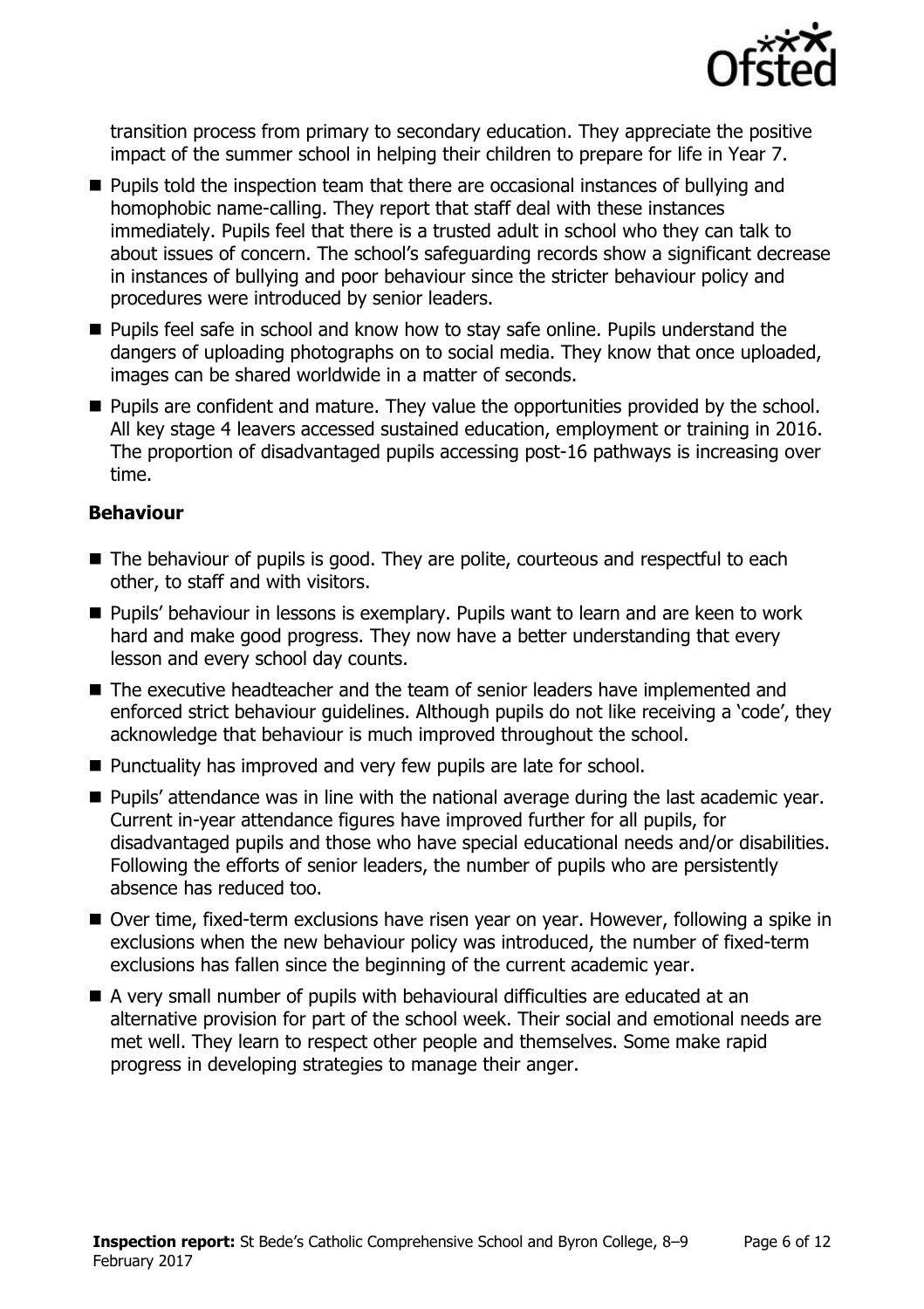

#### **Outcomes for pupils Good**

- The 2016 cohort of Year 11 pupils made expected progress from their starting points to reach overall standards above the national average. This was a significant improvement from 2014 and 2015 in terms of progress and attainment. The proportion of pupils who achieved a good-quality GCSE pass in English and mathematics in 2016 was above the national average.
- Assessment information and a scrutiny of pupils' workbooks indicates that pupils, including disadvantaged pupils, are making more rapid progress now than at the time of the previous inspection. Pupils are making good progress overall in key stages 3, 4 and 5. Leaders are aware that overall progress in Year 9 is not as rapid as in the other year groups.
- Data shows that pupils' progress over time in mathematics and English is more rapid than in science. However, actions implemented by the new leader for science are having a strong impact. Pupils complete increasingly challenging activities in science. Their recent work is now of a consistently high standard. They are making better progress.
- Leaders are working hard to address a legacy of underachievement in modern foreign languages. Pupils are making good progress in key stage 3. Currently, progress is improving, but slower, in key stage 4.
- The progress made by disadvantaged pupils mirrors that made by non-disadvantaged pupils. They are making good progress because teachers use assessment information increasingly well to provide work at just the right level of challenge. Similarly, the most able pupils are making better progress because of the improved quality of teaching throughout the school.
- Pupils who have special educational needs and/or disabilities make increasingly good progress because their attendance has improved and they access bespoke intervention activities in a timely manner.
- Pupils who enter Year 7 with below-average standards in both English and mathematics are given extra support to catch up. A higher proportion reaches agerelated expectations by the end of Year 7 in mathematics than in English.

### **16 to 19 study programmes Good**

- Teaching is strengthening in the sixth form. Relationships between teachers and students are purposeful. Teachers' expectations of their students are high. Teachers ask searching questions and set challenging work. As a result, students are making good progress from their varied starting points overall.
- The small number of students who enter the sixth form without good GCSE passes in English and mathematics are well supported to achieve better results in resit examinations.
- Over time, students have made progress in line with the national average in academic subjects, and above average progress in applied and vocational subjects. Currently, assessment information and work in books indicates that students are making strong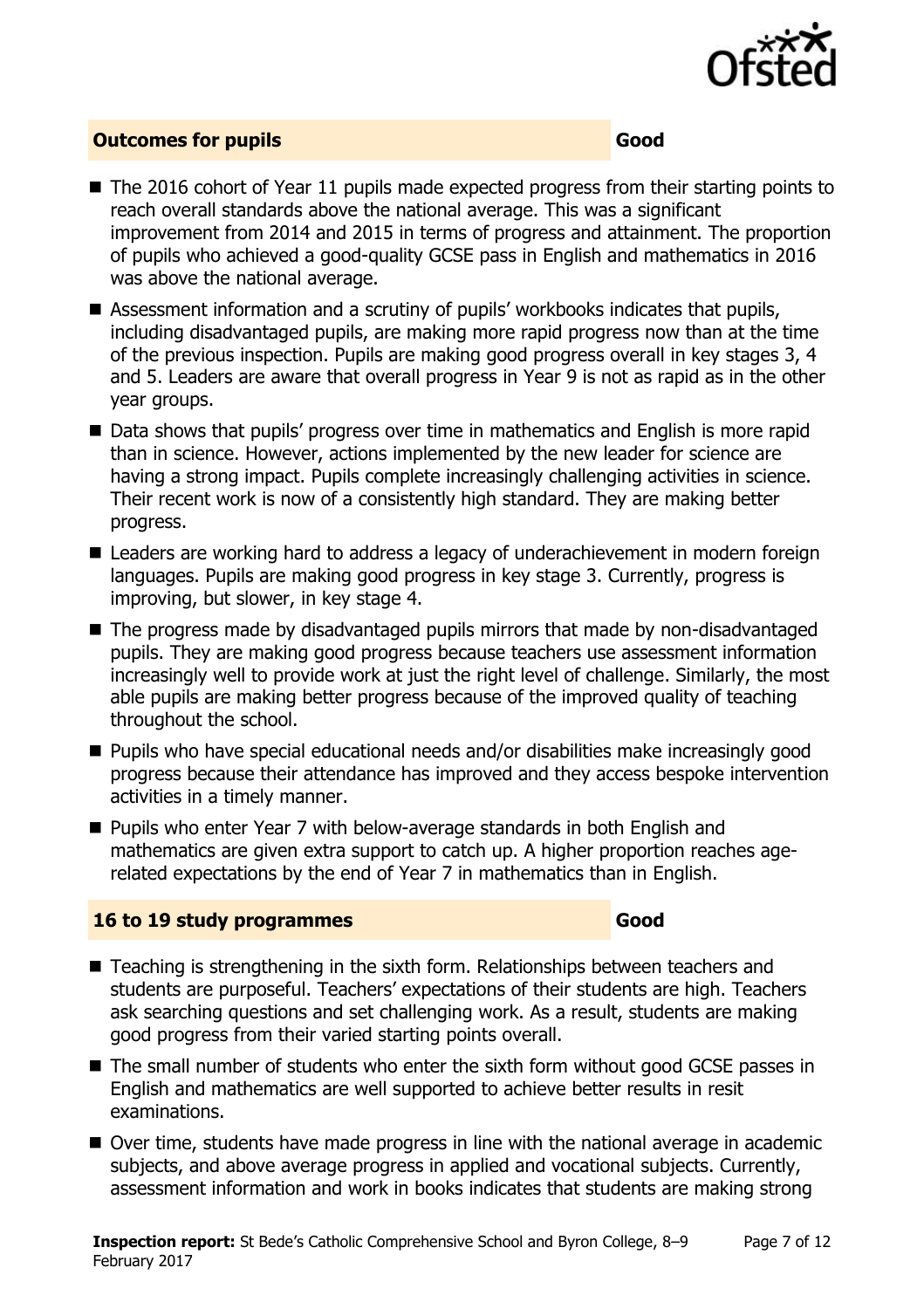

progress overall. There are no marked differences between the achievements of different groups, although boys are currently lagging a little behind girls.

- Leaders have taken assertive action to tackle students' poor achievement in science in 2016. Changes to staffing and high-quality training have had an immediate impact and students are making improved progress this year. Parents acknowledge the improvements made in science. One said that her child had remarked upon the quality of teaching they now receive while studying at A level.
- Similarly, leaders have taken strong action to address the legacy of underachievement in English in Year 12. These students are currently making better progress.
- Leaders check the assessment information submitted by each department forensically. They challenge any underperformance by departments and individual students robustly.
- $\blacksquare$  The school meets the requirements of the 16 to 19 study programme. Students are well informed about the world of work. All participate in work experience, which they find and apply for themselves. Teachers guide students through the process of choosing and applying for a university place effectively.
- Leaders check the careers information, advice and guidance, which is provided for students by an external body, carefully. Students are positive about this guidance and know where to go to gather more information.
- Leaders now have much higher expectations of students' attendance, punctuality and behaviour. However, students, although conforming to the stricter school rules, feel that life in the sixth form is little different to life in the rest of the school. Students do not feel that the stricter school rules are preparing them well for the more independent life at university, college or work.
- Safeguarding is effective in the sixth form because teachers are vigilant and the school's systems and procedures are followed consistently.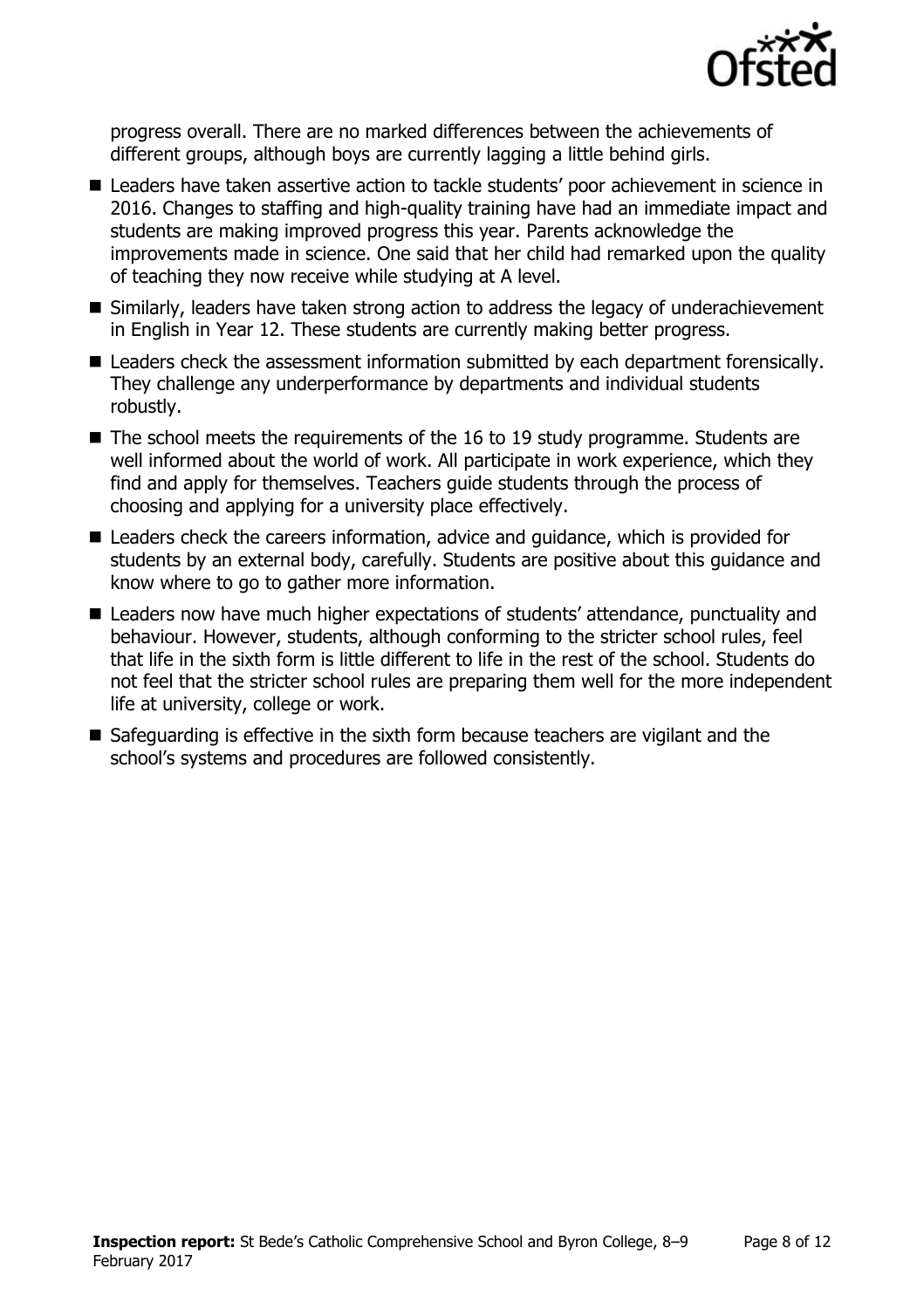

# **School details**

| Unique reference number | 114327   |
|-------------------------|----------|
| Local authority         | Durham   |
| Inspection number       | 10023830 |

This inspection of the school was carried out under section 5 of the Education Act 2005.

| Type of school                                           | Comprehensive                    |
|----------------------------------------------------------|----------------------------------|
| School category                                          | Voluntary aided                  |
| Age range of pupils                                      | 11 to 18                         |
| <b>Gender of pupils</b>                                  | Mixed                            |
| Gender of pupils in 16 to 19 study<br>programmes         | Mixed                            |
| Number of pupils on the school roll                      | 619                              |
| Of which, number on roll in 16 to 19 study<br>programmes | 86                               |
| Appropriate authority                                    | The governing body               |
| Chair                                                    | <b>Anthony McCourt</b>           |
| <b>Executive headteacher</b>                             | <b>Brendan Tapping</b>           |
| Telephone number                                         | 01915 876220                     |
| Website                                                  | www.st-bedes.durham.sch.uk/      |
| <b>Email address</b>                                     | enquiries@st-bedes.durham.sch.uk |
| Date of previous inspection                              | 21-22 January 2015               |

### **Information about this school**

- The school does not meet requirements on the publication of information about the pupil premium on its website.
- Almost all pupils are of White British heritage.
- The proportion of disadvantaged students, those eligible for support through pupil premium funding, is broadly average.
- The proportion of pupils who have special educational needs and/or disabilities receiving support is significantly below average, as is the proportion who have a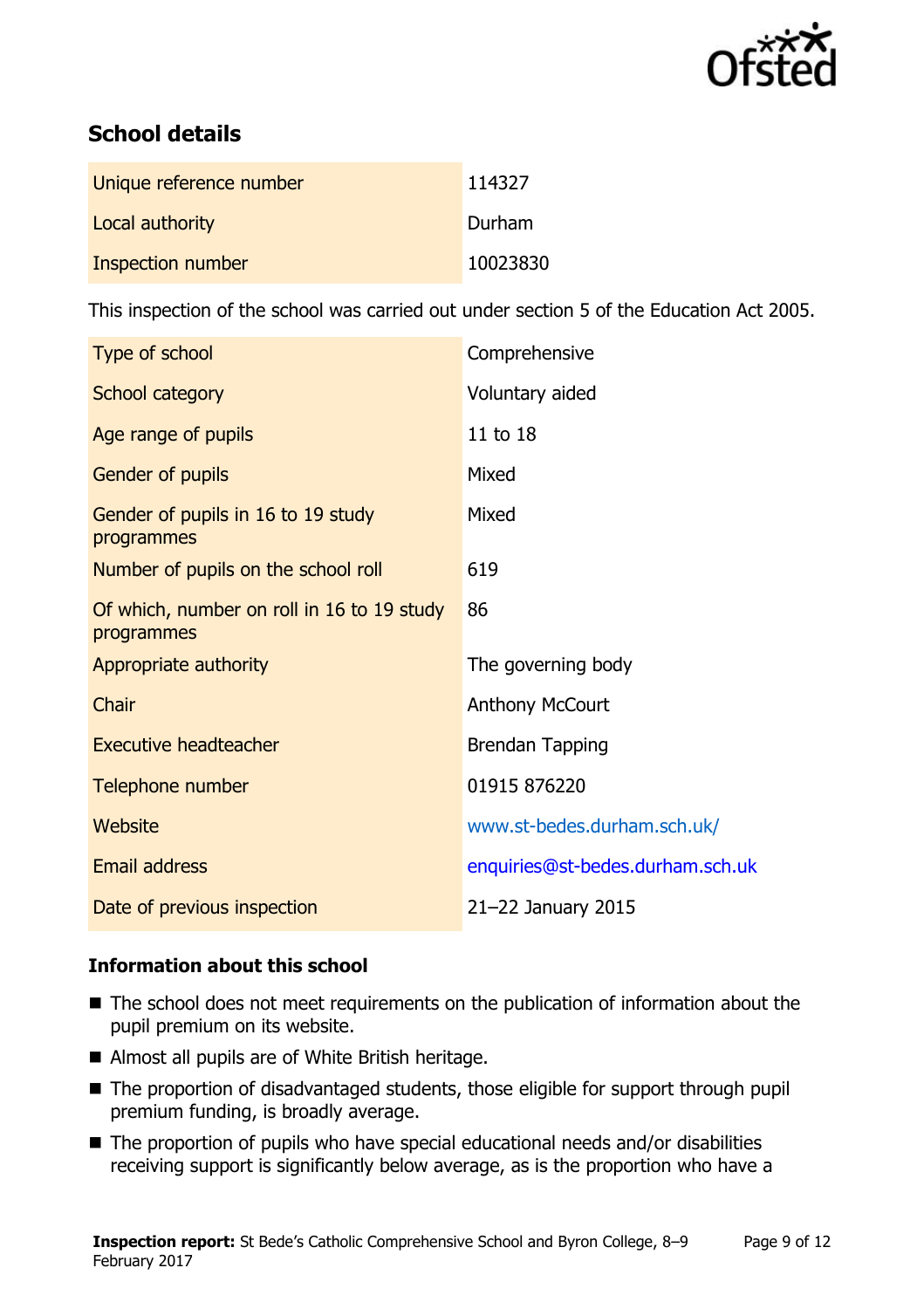

statement of special educational needs or an education, health and care plan.

- A very small number of students who have behavioural difficulties are educated in school for part of the week and off-site, at Education Plus NE Ltd, for part of the week.
- Poorly behaved pupils are excluded internally and complete the same work as their peers in the 'base'.
- The school met the government's minimum floor standards for secondary schools in 2015 and 2016.
- The executive headteacher is also executive headteacher at St Wilfrid's RC College, South Tyneside.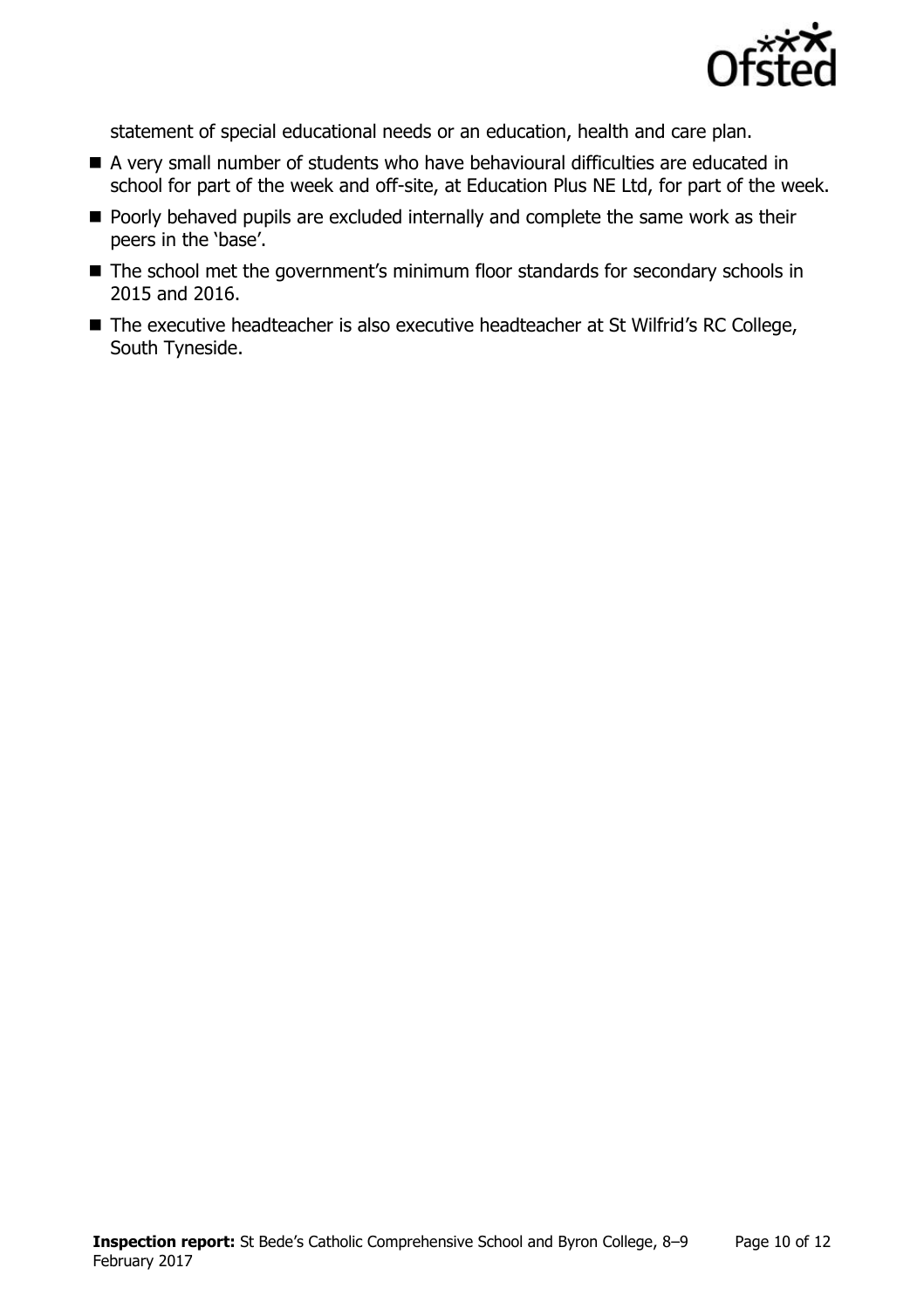

# **Information about this inspection**

- Inspectors visited classrooms across a wide range subjects in all year groups. Ten lesson observations, on the first day of the inspection, were carried out jointly with senior leaders.
- During visits to lessons, inspectors spoke with pupils and looked at their work to find out more about how well they were learning. Inspectors read with three Year 7 pupils and three Year 8 pupils.
- Inspectors observed pupils' behaviour in lessons and around the school. Formal meetings were held with pupils in all key stages.
- Additional meetings were held with senior leaders, subject leaders, members of the governing body and a representative from the local authority. The lead inspector talked by telephone to the diocesan director of education for the Roman Catholic Diocese of Hexham and Newcastle and a member of staff at Education Plus NE Ltd.
- Inspectors observed the work of the school more broadly and looked at a range of documentation, including policies and the school's improvement plan.
- Inspectors considered 99 responses to Ofsted's online parental questionnaire, 172 responses to the questionnaire for pupils and 20 responses to the questionnaire for staff. The school's own staff questionnaires were also taken into account.

#### **Inspection team**

| Belita Scott, lead inspector | Her Majesty's Inspector |
|------------------------------|-------------------------|
| Joan Hewitt                  | Her Majesty's Inspector |
| David Penny                  | Ofsted Inspector        |
| <b>Catherine Garrett</b>     | Ofsted Inspector        |